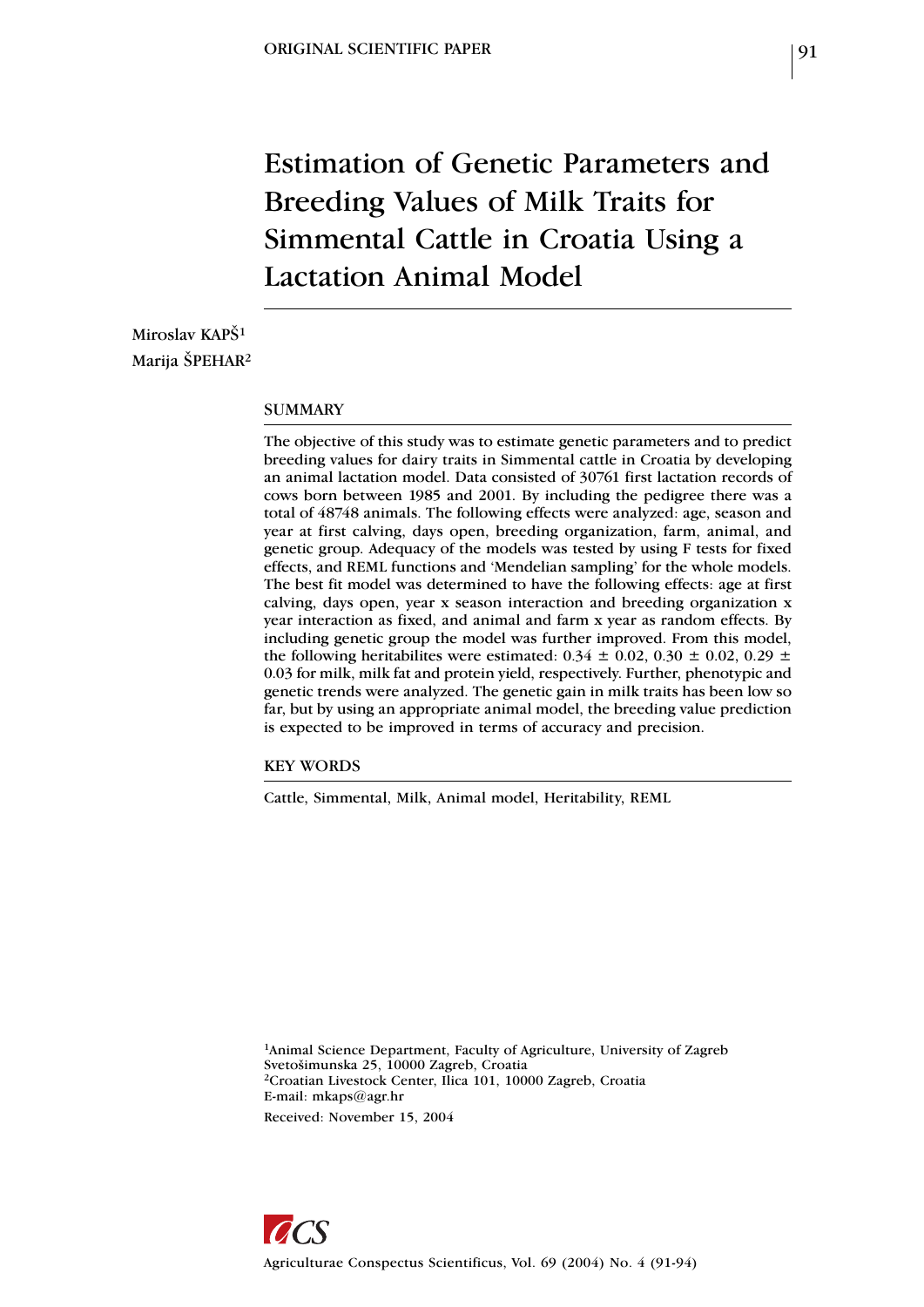#### INTRODUCTION

The development of an optimal animal model for estimation of genetic parameters and prediction of breeding values is not only important for a correct national genetic evaluation of animals, but also for a possible international evaluation and exchange of genetic material with other countries. Interbull, a nonprofit world organization responsible for development and standardization of national and international genetic cattle evaluation, gives a set of recommendations for national evaluations which will enable countries to participate in international evaluation (Interbull, 2001). However, Interbull emphasizes that there might be differences in defining an optimal model for each country. The model of choice must be based on an animal model which applies Best Linear Unbiased Prediction (BLUP, Henderson, 1973). Regarding the type of records the model can be lactation or test day model (Interbull, 2001). A lactation model uses records of whole lactation yield previously calculated, and a test day model uses daily records of cows. In the future, estimation of breeding value in Croatia will utilize a test day model, but in the interim a set of univariate lactation models will be used. The objective of this research is to develop a lactation animal model for parameter estimation and breeding value prediction for Simmental cattle in Croatia. This will be done by defining effects in the model, by estimating parameters and predicting breeding values using different models with subsequent comparison. For this purpose, the first lactation records will be used.

## MATERIALS AND METHODS

Data utilized for this study consisted of first lactation records of 30761 Simmental cows born between 1985 and 2001. Including those in the pedigrees there were 48748 animals in the analysis. Standard lactation records of 305 days of milk were utilized. Lactations less than 305 days were not precorrected but adjustments were done in the evaluation model by using days open. Data were edited for unusually extreme values. Records of cows with: a) less than 1000 or more than 11000 kg of milk, b) less than 80 or more than 600 kg of milk fat or protein, c) less than 2 or more than 6 percent of milk fat or protein, d) less than 18 or more than 36 months for age at first calving, e) less than 30 or more than 150 days for days open were deleted. Also, records without calving date, beginning and ending of lactation, owner, breeding organization and district were not considered. The pedigree data were completely edited. Cows' records without known sire and dam or with dubious parentage information were deleted. Editing of data was done with a program written in SAS environment (SAS, 2000). Descriptive statistics was calculated by using the Univariate procedure (SAS, 2000).

For estimation of parameters and prediction of breeding values a set of single trait animal models were used, shown in the general form:

$$
y = X\beta + Z_a a + Z_c c + \epsilon
$$

where **y** is a vector of milk, fat and protein measurements, β is a vector of fixed effects, **a** is a random vector of additive genetic effects, **c** is a vector of additional random effects,  $X$ ,  $Z$ <sub>a</sub> and  $Z_c$  are incidence matrices relating β, **a** and **c** to **y**, and ε is a vector of error effects. The model has the following distributional assumptions:

$$
E[y] = X\beta, E[a] = 0, E[c] = 0 \text{ and } E[\epsilon] = 0
$$

Variances and covariances are:

$$
Var[y] = Z_a A Z_a' \sigma_{a}^2 + Z_c Z_c' \sigma_{c}^2 + I \sigma_{c}^2, Var[a] = A \sigma_{a}^2,
$$
  
 
$$
Var[c] = I \sigma_{c}^2, Var[\epsilon] = I \sigma_{c}^2
$$

where  $\sigma^2$ <sup>2</sup> is the additive genetic variance,  $\sigma^2$ <sup>2</sup> is the variance not correlated with the additive genetic variance,  $\sigma^2$  is the error (environmental) variance, **A** is the additive genetic relationship matrix and **I** is the identity matrix.

The following effects were considered: age, season and year at first calving, days open, breeding organization (as a regional effect), farm and animal. Also, genetic groups were defined by bulls' birth year and country of origin. Variances and covariances were estimated by using restricted maximum likelihood (REML) and computer programs MTDFREML (Boldman et al., 1993) and DFREML (Meyer, 1998). The model fit was analyzed by F tests, REML functions and by estimation of 'Mendelian sampling'. 'Mendelian sampling' is calculated as the difference between the average breeding value of offspring and the average breeding values of their parents. The expectation of those values should be equal to zero and with no trend. Thus, possible changes of 'Mendelian sampling' averages per year were verified. Using the best model, phenotypic and genetic trends were estimated.

## RESULTS AND DISCUSSION

Descriptive statistics for milk, fat and protein yield of first lactations are presented in Table 1. The phenotypic trend for milk yield average per year is shown in Figure 1. Evidently, the average increase of milk yield per year is only 49.6 kg. In an evaluation for Simmental herdbook cows in Germany in the years from 1990 to 2001, increase of milk yield was 92 kg per year (Röhrmoser and Pichler, 2002). Also, average milk production in Germany was higher. For example, the averages in the years 1990 and 2000 were 5400 and 6300 kg, respectively (comparing to data from this study in which the average milk production for cows under milk recording was 3300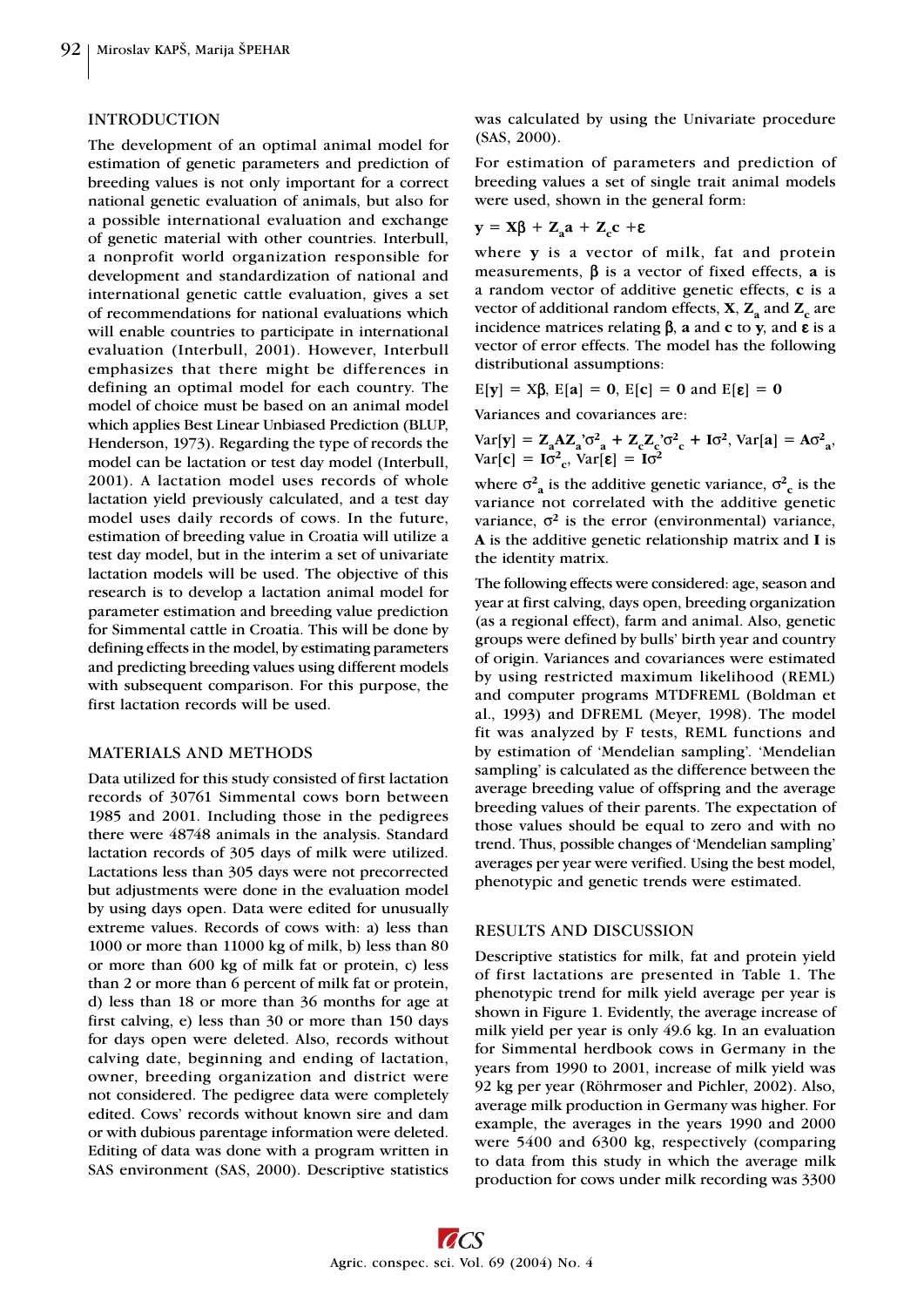| Table 1. Descriptive statistics for milk, fat and protein vield |  |
|-----------------------------------------------------------------|--|
| in 305 days first lactation in Simmental cattle (period 1985)   |  |
| $-2000$                                                         |  |

| Trait              | Number of<br>records | Mean | Std. dev | $CV(\%)$ |
|--------------------|----------------------|------|----------|----------|
| Milk yield (kg)    | 30761                | 3612 | 730      | 20.23    |
| Fat yield (kg)     | 30610                | 139  | 32.22    | 23.14    |
| Protein yield (kg) | 15005                | 127  | 26.68    | 23.30    |

Table 2. F test for fixed effects for 305 days first lactation milk yield in Simmental cattle

| Source                                        | F value | P value          |
|-----------------------------------------------|---------|------------------|
| Age at first calving                          |         | $7.46 \le 0.001$ |
| Days open                                     | 60.13   | < .0001          |
| Year x season at first calving                | 5.81    | $\leq 0.001$     |
| Breeding organization x year at first calving | 20.22   | < 0.001          |

kg in 1990 and 4100 kg in 2000). Although, Croatian results are about first lactations and German for all lactations, evidently the potential milk yield in Croatia has not been achieved.

The importance of including particular fixed effects in the model is presented by using F tests (Table 2). For milk yield, the effects age at first calving, days open, year x season interaction and breeding organization x year interaction F tests were highly significant ( $P < 0.001$ ), so they have to be included in the model. Those effects proved to be important for milk fat and protein yield as well. Descriptions of the analyzed models together with estimated heritabilities and criteria of goodness of fit are presented in Table 3.

The best fit model should have highest log likelihood and smallest 'Mendelian sampling' standard deviation. Thus, the model was defined with the following



Figure 1. Phenotypic trend of first lactation milk yield in Simmental cattle



Figure 2. 'Mendelian sampling' per year for 305 days first lactation milk yield in Simmental cattle

effects: age at first calving, days open, year x season interaction, breeding organization x year interaction as fixed and animal and farm x year interaction as random effects. The interaction of farm x year was defined as random due to the large number of small farms. Validity of the model was confirmed by plotting 'Mendelian sampling' changes per year (Figure 2). No trend is apparent and deviations from zero are relatively small.

Effects in the model **The Contract of Contract Acts** Heritability **Log Likelihood** Mendelian Sampling Fixed Std.dev Random Random Random Std.dev Random Random Random Random Random Random Random Random Random Rando Age at first calving, Days open, Year x season Animal, Error  $0.66 \pm 0.015$   $-1808.52$   $-0.42$   $261.5$ Age at first calving, Year x season, Breeding organization x year Animal, Error  $0.54 \pm 0.017$   $654.62$   $-0.15$   $181.9$ Age at first calving, Days open, Year x season, Breeding organization x year Animal, Error  $0.55 \pm 0.017$   $608.75$   $-0.14$   $183.0$ Age at first calving, Days open, Year x season, Breeding organization x year Animal, Error. Farm x year  $0.35 \pm 0.017$   $1643.08$   $-0.13$   $120.4$ Age at first calving, Days open, Year x season, Breeding organization x year, Genetic groups Animal, Error, Farm x year  $0.34 \pm 0.017$   $1680.83$   $-0.72$   $113.6$ 

Table 3. Description of the models, heritabilities and model validity criteria for 305 days first lactation milk yield in Simmental cattle